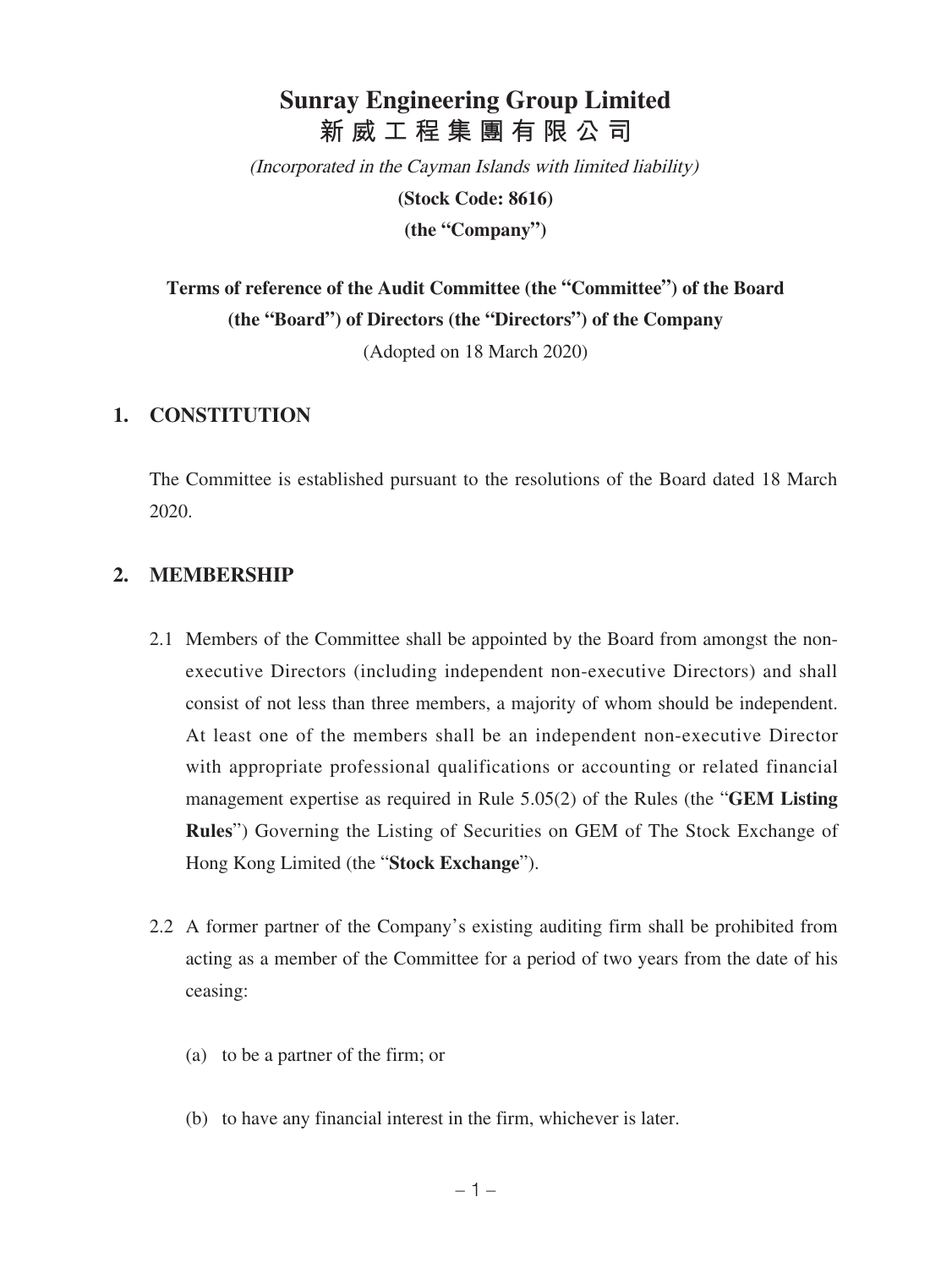- 2.3 The chairman of the Committee shall be appointed by the Board or elected among the members of the Committee and shall be an independent non-executive Director.
- 2.4 The company secretary of the Company shall be the secretary of the Committee. In the absence of the secretary of the Committee, Committee members present at the meeting may elect among themselves or appoint another person as the secretary for that meeting.
- 2.5 The appointment of the members of the Committee may be revoked, replaced or additional members may be appointed to the Committee by separate resolutions passed by the Board and by the Committee. An appointment of Committee member shall be automatically revoked if such member ceases to be a member of the Board.
- 2.6 The terms of appointment to Committee members should be determined by the Board at the appointment date.

## **3. PROCEEDINGS OF THE COMMITTEE**

### **3**.**1 Notice:**

(a) Unless otherwise agreed by all the Committee members, a meeting shall be called by at least seven days' notice. Such notice shall be sent to each member of the Committee, and to any other person invited to attend. Irrespective of the length of notice being given, attendance of a Committee member at a meeting constitutes a waiver of such notice unless the Committee member attending the meeting attends for the express purpose of objecting, at the beginning of the meeting, to the transaction of any business on the grounds that the meeting has not been properly convened.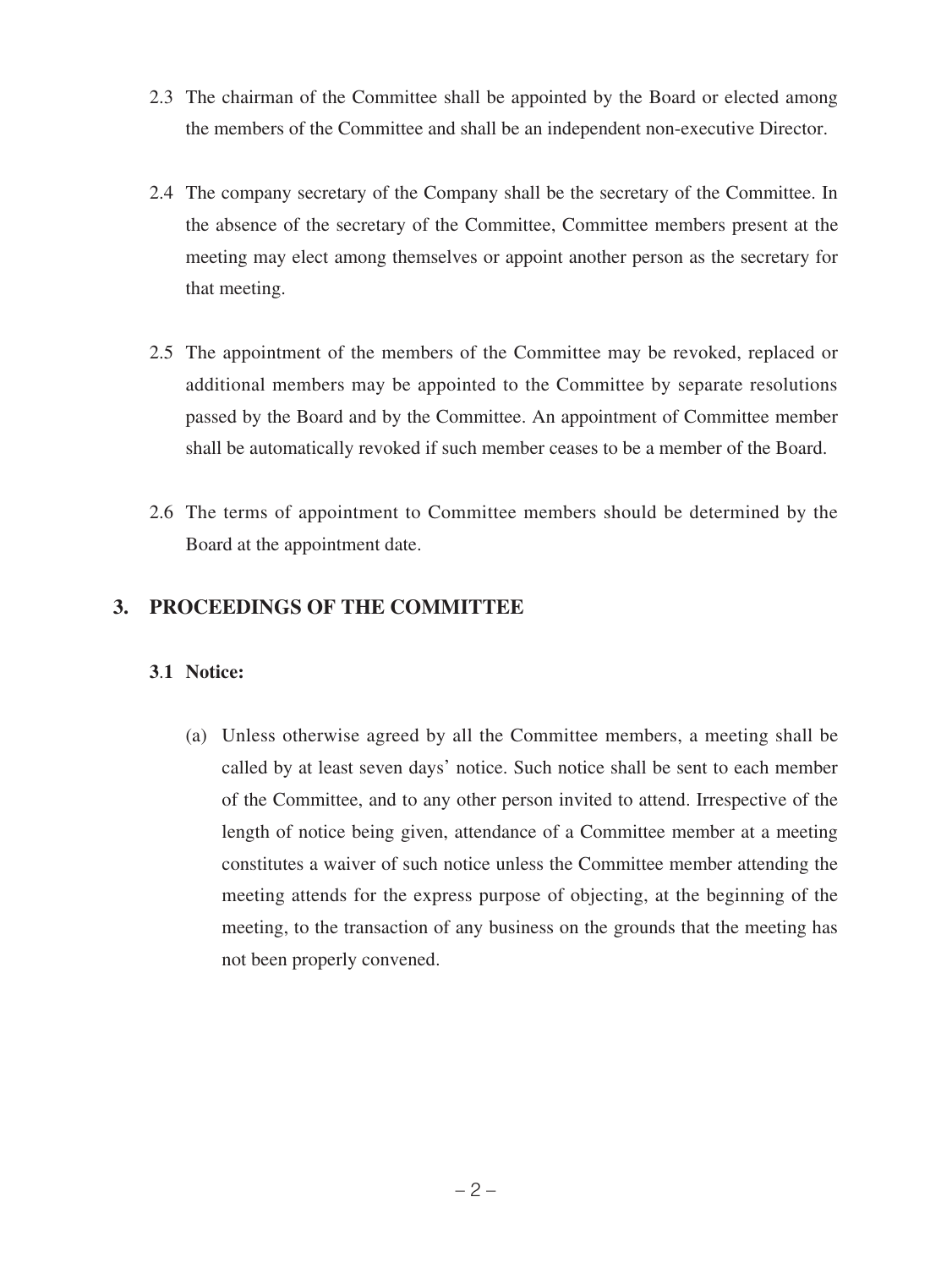- (b) A Committee member may and, on the request of a Committee member, the secretary of the Committee shall, at any time summon a Committee meeting. Notice shall be given to each Committee member in person orally or in writing or by telephone or by email or by facsimile transmission at the telephone or facsimile or address or email address from time to time notified to the secretary by such Committee member or in such other manner as the Committee members may from time to time determine.
- (c) Any notice given orally shall be confirmed in writing as soon as practicable and before the meeting.
- (d) Notice of meeting shall state the purpose, time and venue of the meeting. An agenda together with other documents which may be required to be considered by the members of the Committee for the purposes of the meeting should generally be delivered to all Committee members seven days (and in any event not less than three days) before the intended date of the Committee meeting (or such other period as all the Committee members may agree).
- 3.2 **Quorum:** The quorum of the Committee meeting shall be two members of the Committee.
- 3.3 **Attendance:** The Company's staff having accounting and financial reporting functions, the Head of Internal Audit (or any officer(s) assuming the relevant functions but having a different designation) and representative(s) of the external auditors shall normally attend meetings of the Committee. Other Board members shall also have the right of attendance. However, at least once a year the Committee shall meet with the external auditors without the presence of executive Directors and the management of the Company.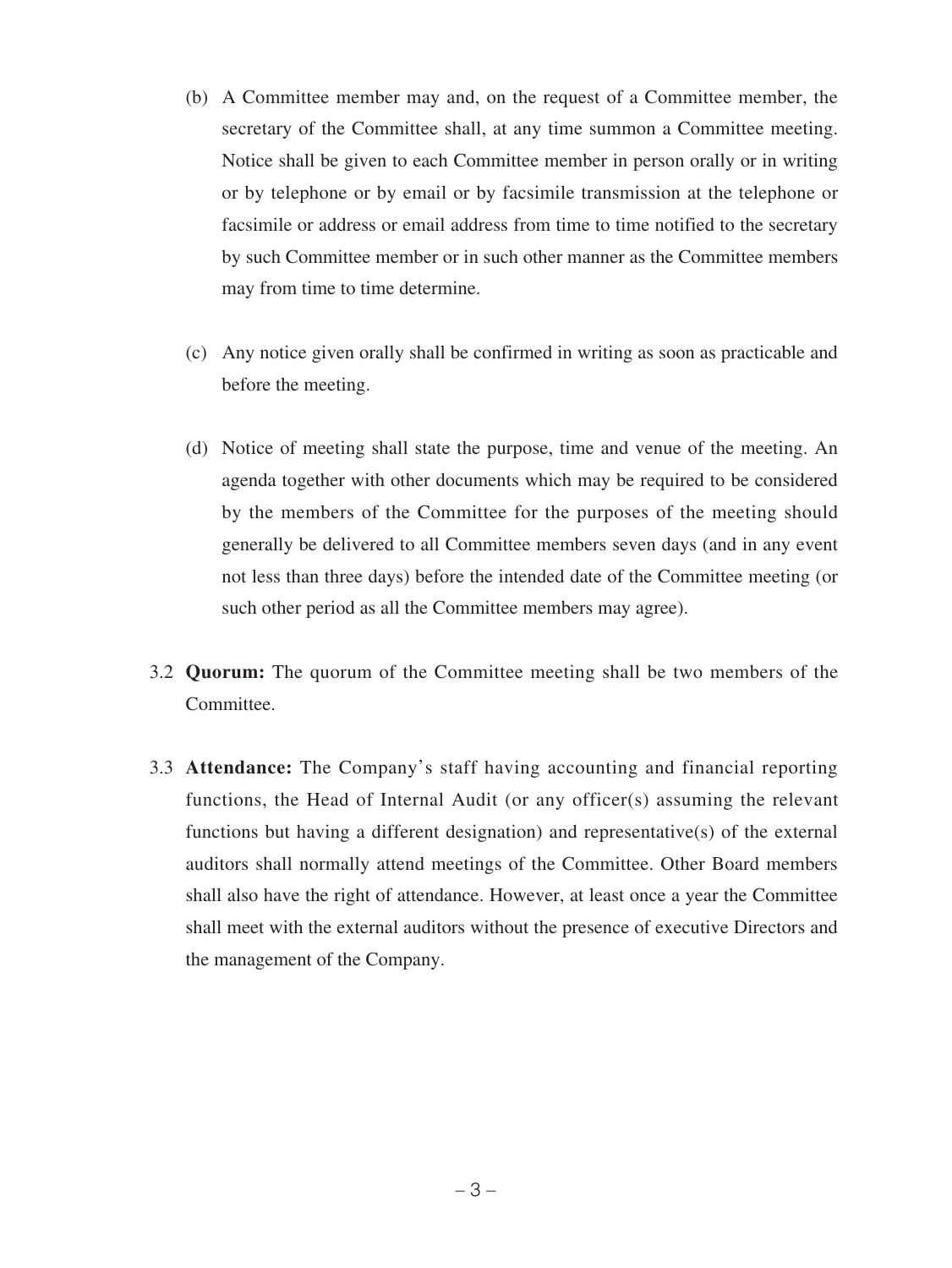- 3.4 **Frequency:** Meetings shall be held at least twice annually or more frequently if circumstances require. The external auditors may request the chairman of the Committee to convene a meeting, if they consider that one is necessary.
- 3.5 Meetings may be held in person, or by means of telephone, electronic or other communication facilities that permit all persons participating in the meeting to communicate with each other simultaneously and instantaneously, and participation in such a meeting shall constitute presence in person at such meeting.

## **4. WRITTEN RESOLUTIONS**

A resolution in writing signed by all the Committee members shall be as valid and effectual as if it had been passed at a meeting of the Committee and may consist of several documents in like form each signed by one or more of the Committee members.

## **5. ALTERNATE COMMITTEE MEMBERS**

A Committee member may not appoint any alternate.

# **6. AUTHORITY OF THE COMMITTEE**

- 6.1 The Committee may exercise the following powers:
	- (a) to seek any information it requires from any employee of the Company and its subsidiaries (hereinafter collectively referred to as the "**Group**") and any professional advisers (including auditors), to require any of them to prepare and submit reports and to attend Committee meetings and to supply information and address the questions raised by the Committee;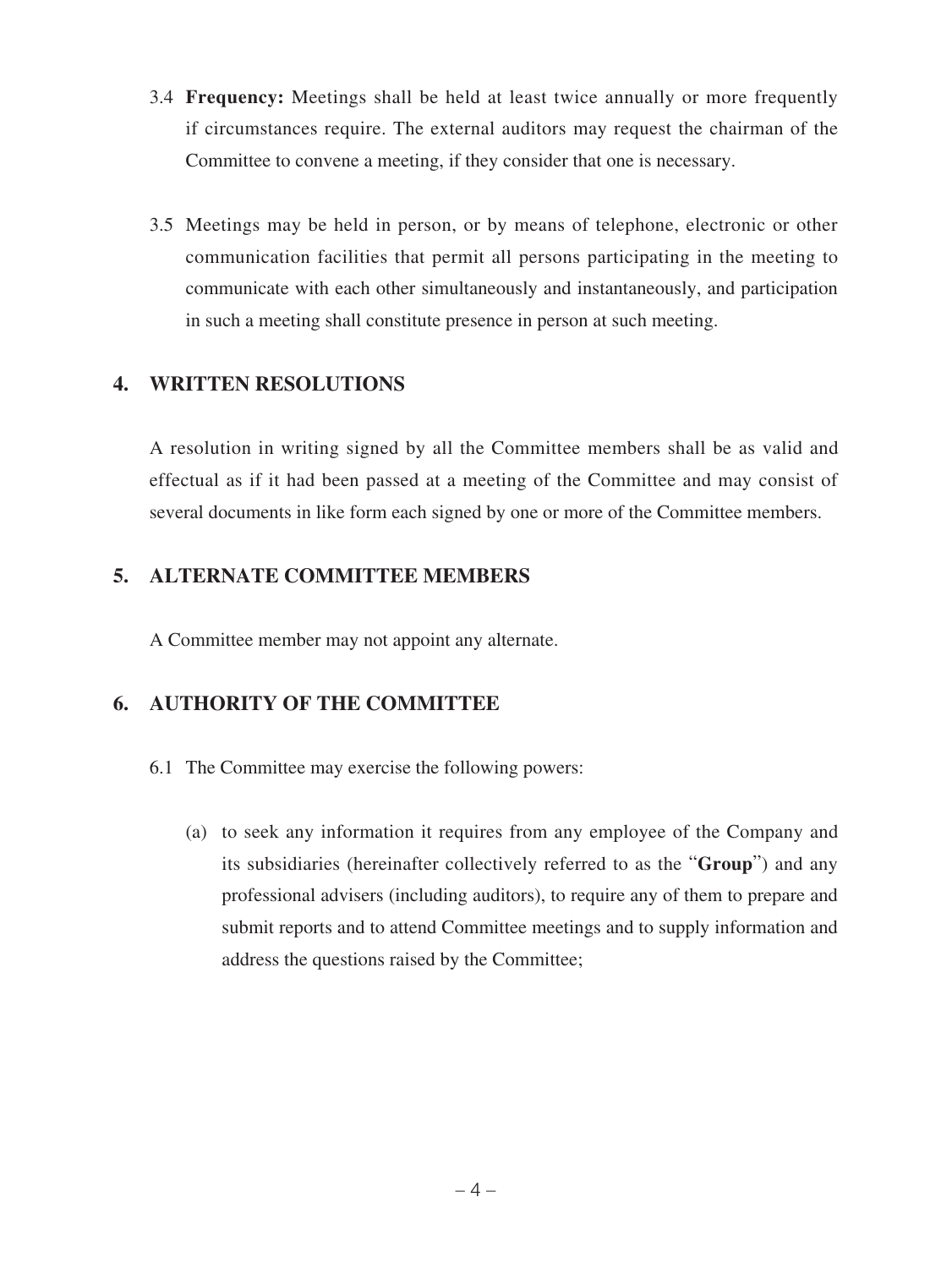- (b) to monitor whether the Group's management has, in the performance of their duties, infringed any policies set by the Board or any applicable law, regulation and code (including the GEM Listing Rules and other rules and regulations from time to time determined by the Board or a committee thereof);
- (c) to investigate any activity within these terms of reference and all suspected fraudulent acts involving the Group and request the management to make investigation and submit reports;
- (d) to review the Group's internal control procedures and system;
- (e) to review the performance of the Group's employees in the accounting and internal audit department;
- (f) to make recommendations to the Board for the improvement of the Group's internal control procedures and system;
- (g) to request the Board to dismiss any employees and/or to convene a shareholders' meeting (if necessary) for purposes of removing any Director if there is evidence showing that the relevant Director and/or employee has failed to discharge his duties properly;
- (h) to request the Board to take all necessary actions, including convening an extraordinary general meeting, to replace and dismiss the auditors of the Group;
- (i) to obtain outside legal or other independent professional advice at the expenses of the Company on any matters within these terms of reference as it considers necessary and to secure the attendance of outsiders with relevant experience and expertise at its meetings, if it considers this necessary;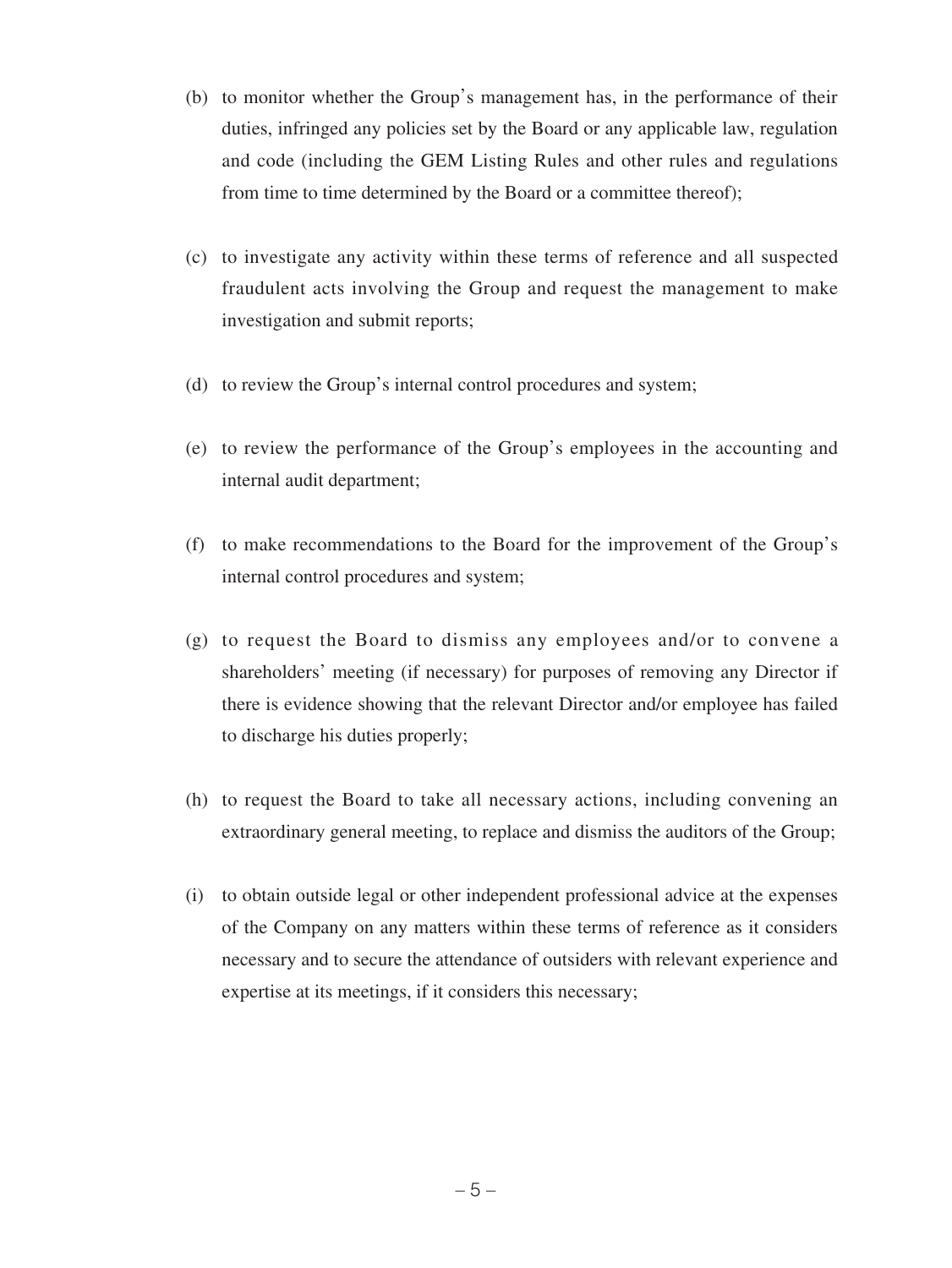- (j) to commission reports or surveys as are necessary to assist in the performance of its duties at the cost of the Company;
- (k) to have access to sufficient resources in order to perform its duties;
- (l) to review annually these terms of reference and their effectiveness in the discharge of its duties and to make recommendation to the Board any changes it considers necessary; and
- (m) to exercise such powers as the Committee may consider necessary and expedient so that their duties under section 7 below can be properly discharged.
- 6.2 The Company should provide the Committee sufficient resources to perform its duties.

## **7. DUTIES OF THE COMMITTEE**

The duties of the Committee shall be:

### **Relationship with the Company's auditors**

- (a) to be primarily responsible for making recommendations to the Board on the appointment, reappointment and removal of the external auditor, and to approve the remuneration and other terms of engagement of the external auditor, and any questions of its resignation or dismissal;
- (b) to review and monitor the external auditor's independence and objectivity and the effectiveness of the audit process in accordance with applicable standards. The Committee should discuss with the auditor the nature and scope of the audit and reporting obligations before the audit commences;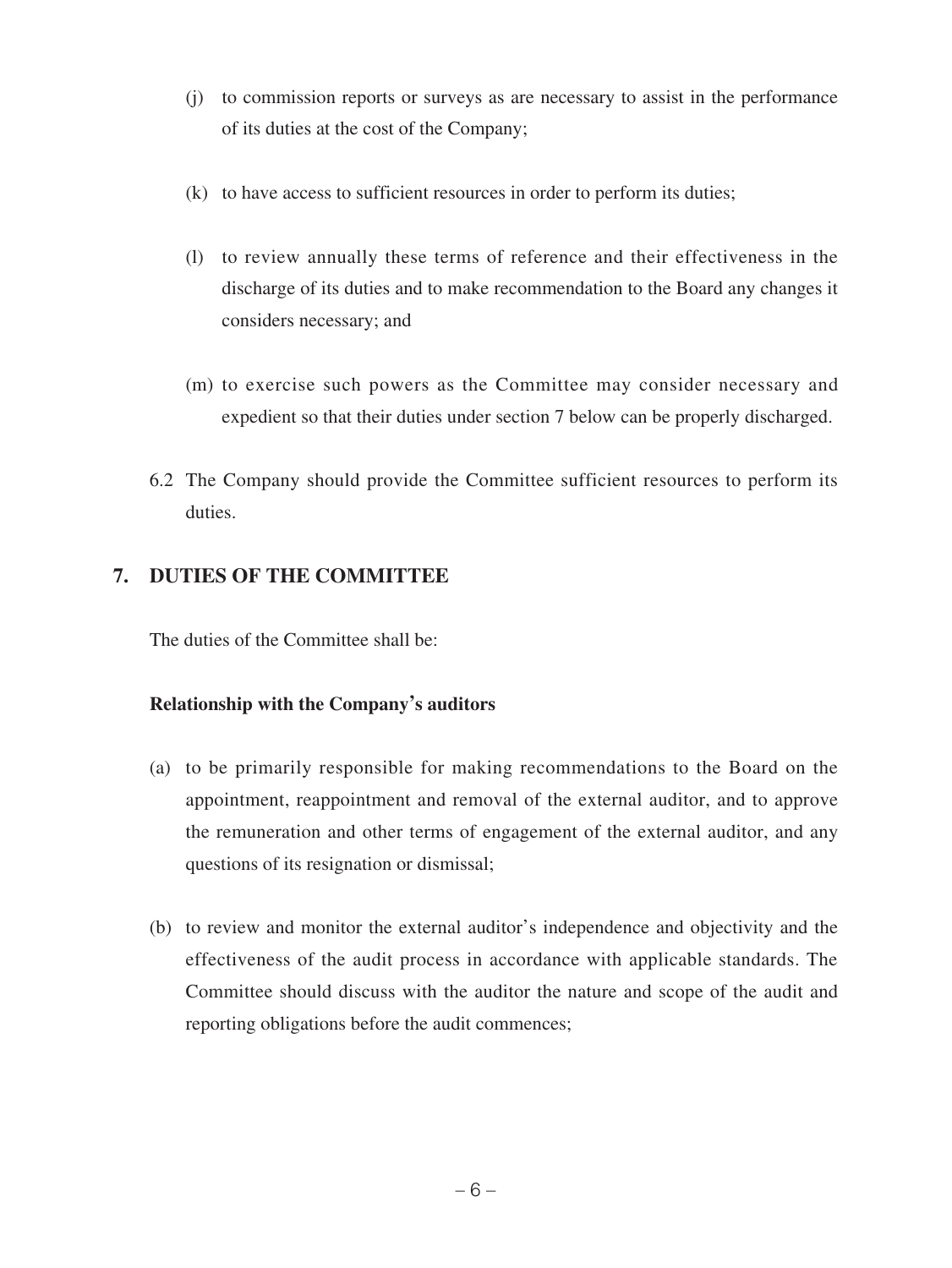- (c) where more than one audit firm is engaged, to discuss with each of the audit firms the nature and scope of the audit and reporting obligations and ensure co-ordination between audit firms before the audit commences;
- (d) to develop and implement policy on engaging an external auditor to supply nonaudit services. For this purpose, "external auditor" includes any entity that is under common control, ownership or management with the audit firm or any entity that a reasonable and informed third party knowing all relevant information would reasonably conclude to be part of the audit firm nationally or internationally. The Committee should report to the Board, identifying and making recommendations on any matters where action or improvement is needed;

#### **Review of the Company's financial information**

- (e) to monitor integrity of the Company's financial statements and annual report and accounts, interim report and quarterly reports, and to review significant financial reporting judgments contained in them;
- (f) in reviewing these reports (the Company's annual report and accounts, interim report and quarterly reports) before submission to the Board, the Committee should focus particularly on:
	- (i) any changes in accounting policies and practices;
	- (ii) major judgmental areas;
	- (iii) significant adjustments resulting from audit;
	- (iv) the going concern assumption and any qualifications;
	- (v) compliance with accounting standards;
	- (vi) compliance with the GEM Listing Rules and legal requirements in relation to financial reporting;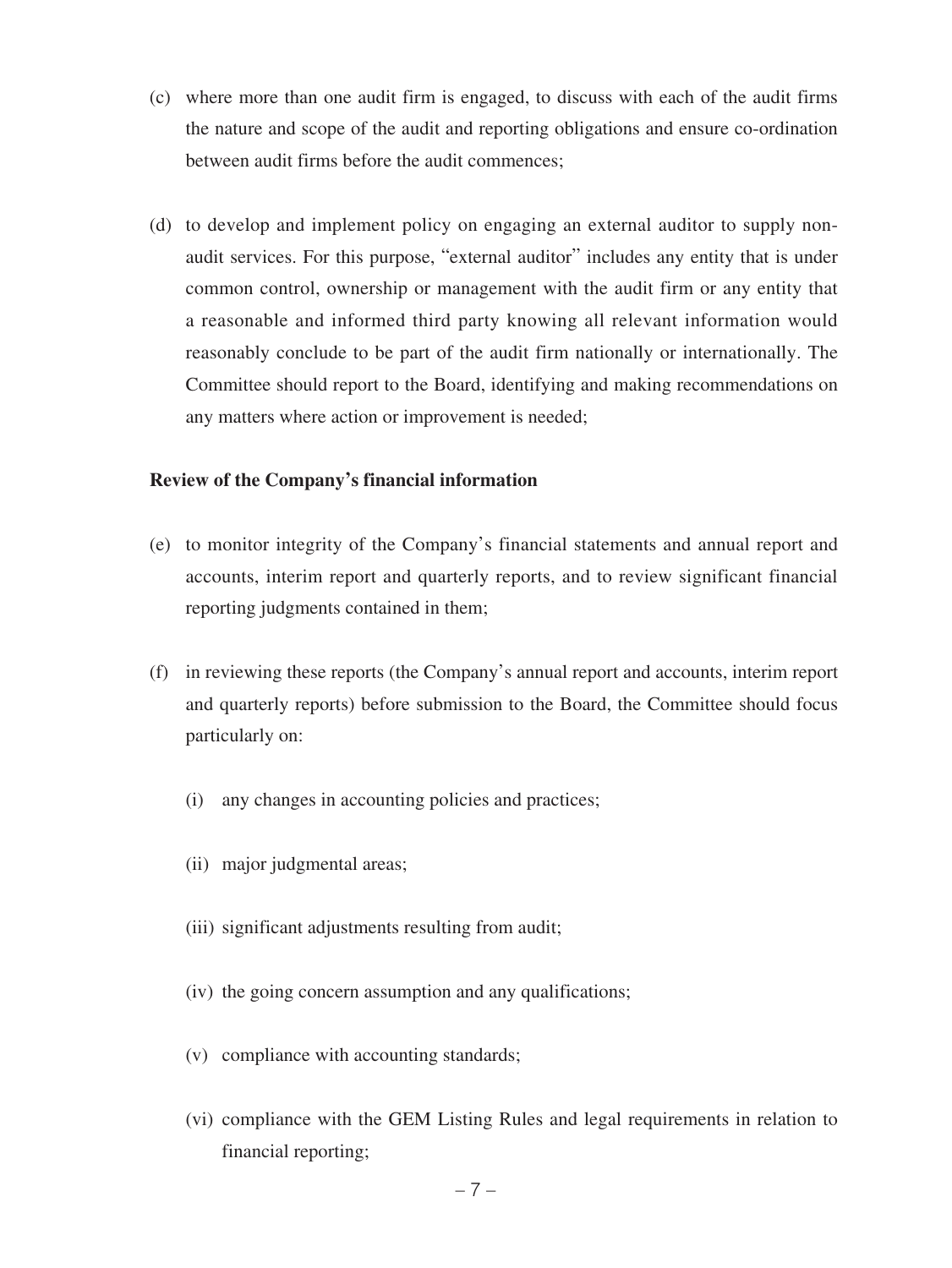- (vii) the fairness and reasonableness of any connected transaction and the impact of such transaction on the profitability of the Group and whether such connected transactions, if any, have been carried out in accordance with the terms of the agreement governing such transactions;
- (viii) whether all relevant items have been adequately disclosed in the Group's financial statements and whether the disclosures give a fair view of the Group's financial conditions;
- (ix) any significant or unusual items that are, or may need to be, reflected in such reports and accounts; and
- (x) the cashflow position of the Group;

and to provide advice and comments thereon to the Board;

- (g) in regard to (f) above:
	- (i) members of the Committee should liaise with the Board and senior management of the Group and the Committee must meet, at least twice a year, with the Company's auditors; and
	- (ii) the Committee should consider any significant or unusual items that are, or may need to be, reflected in the reports and accounts, it should give due consideration to any matters that have been raised by the Company's staff responsible for the accounting and financial reporting function, compliance officer or auditors;
- (h) to discuss problems and reservations with the auditors arising from the interim and final audits, and any matters the auditors may wish to discuss (in the absence of management where necessary);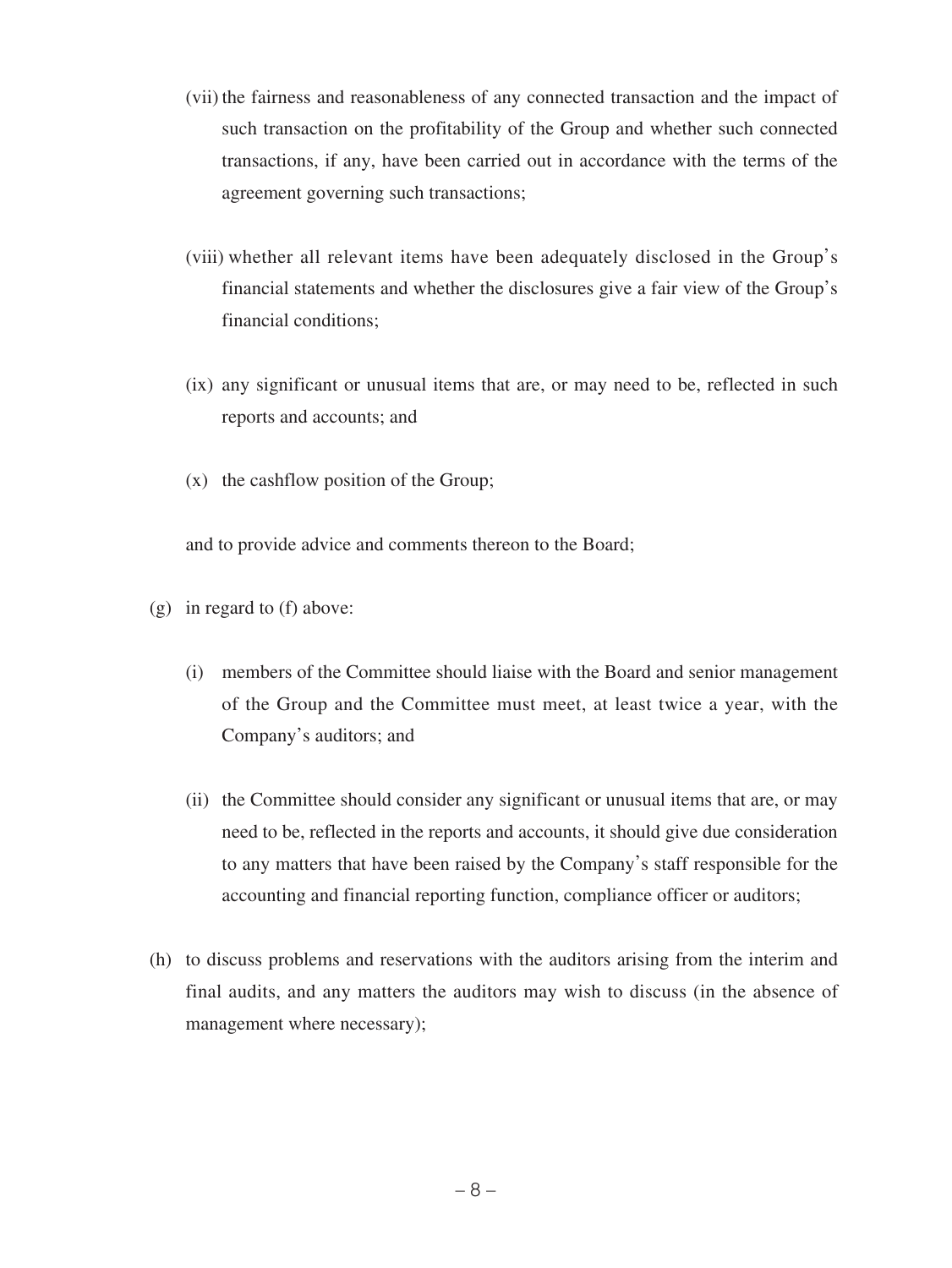# **Oversight of the Company's financial reporting system, risk management and internal control procedures**

- (i) to review the Company's financial controls, internal control and risk management systems;
- (j) to discuss the risk management and internal control system with management to ensure that management has performed its duty to have an effective internal control system. This discussion should include the adequacy of resources, staff qualifications and experience, training programmes and budget of the Company's accounting and financial reporting function;
- (k) to consider major investigation findings on risk management and internal control matters as delegated by the Board or on its own initiative and management's response to these findings;
- (l) where an internal audit function exists, to ensure co-ordination between the internal and external auditors, and to ensure that the internal audit function is adequately resourced and has appropriate standing within the Company, and to review and monitor its effectiveness;
- (m) to review the Group's financial and accounting policies and practices;
- (n) to review the external auditor's management letter, any material queries raised by the auditor to management about accounting records, financial accounts or systems of control and management's response;
- (o) to ensure that the Board will provide a timely response to the issues raised in the external auditor's management letter;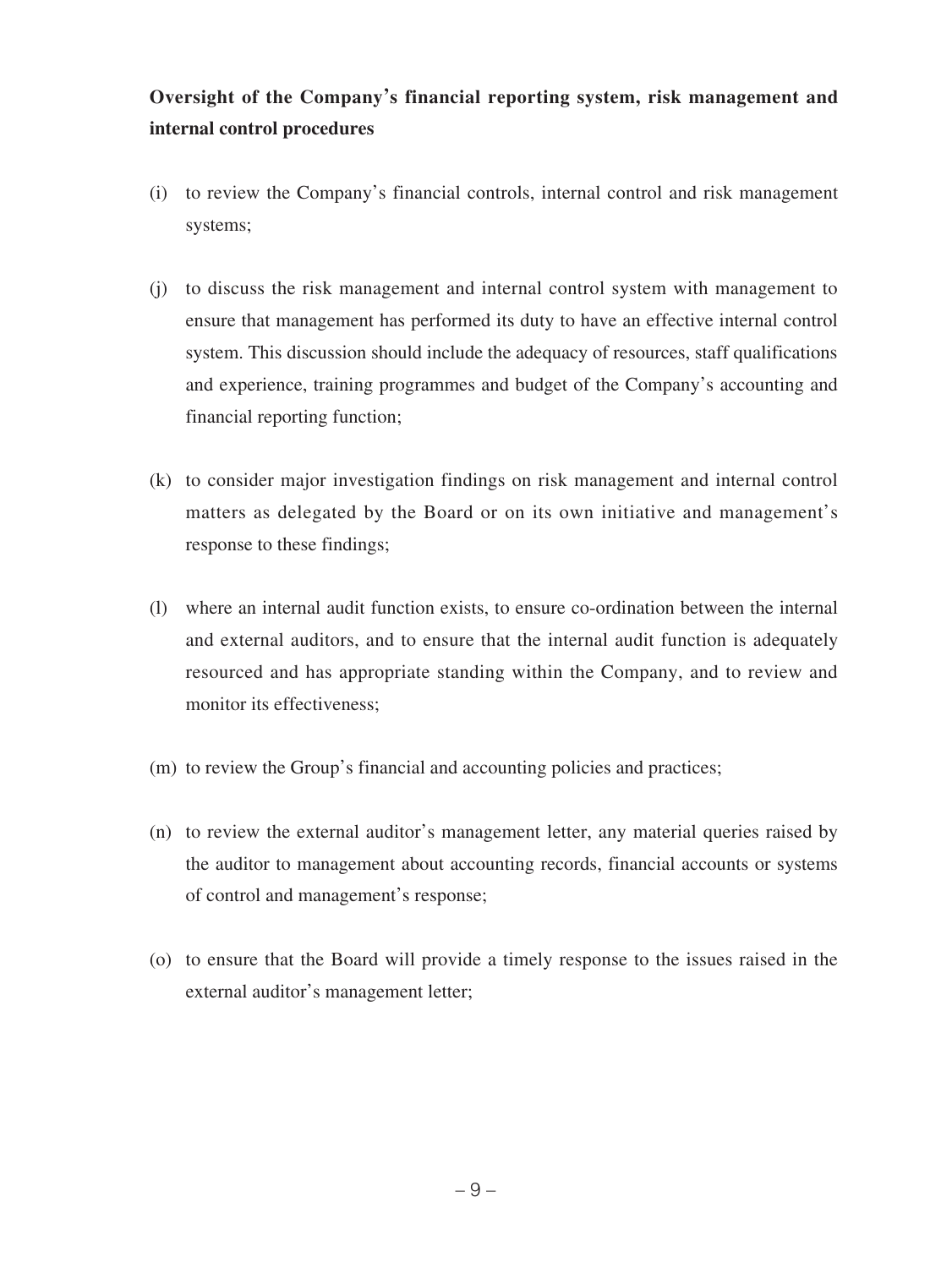- (p) to conduct exit interviews with any Director, financial controller, internal control manager or internal audit manager upon their resignation in order to ascertain the reasons for his/their departure;
- (q) to prepare work reports for presentation to the Board and to prepare summary of work reports for inclusion in the Group's quarterly, interim and annual reports;
- (r) to consider the appointment of any person to be a Committee member, auditors and accounting staff either to fill a casual vacancy or as an additional Committee member, auditors and accounting staff or dismissal of any of them;
- (s) to report to the Board on the matters set out above;
- (t) to review arrangements employees of the Company can use, in confidence, to raise concerns about possible improprieties in financial reporting, internal control or other matters. The Committee should ensure that proper arrangements are in place for fair and independent investigation of these matters and for appropriate follow-up action;
- (u) to act as the key representative body for overseeing the Company's relations with the external auditor;
- (v) to do any such things to enable the Board to discharge its duties conferred on it by the Board from time to time; and
- (w) to consider and implement other matters, as defined or assigned by the Board from time to time.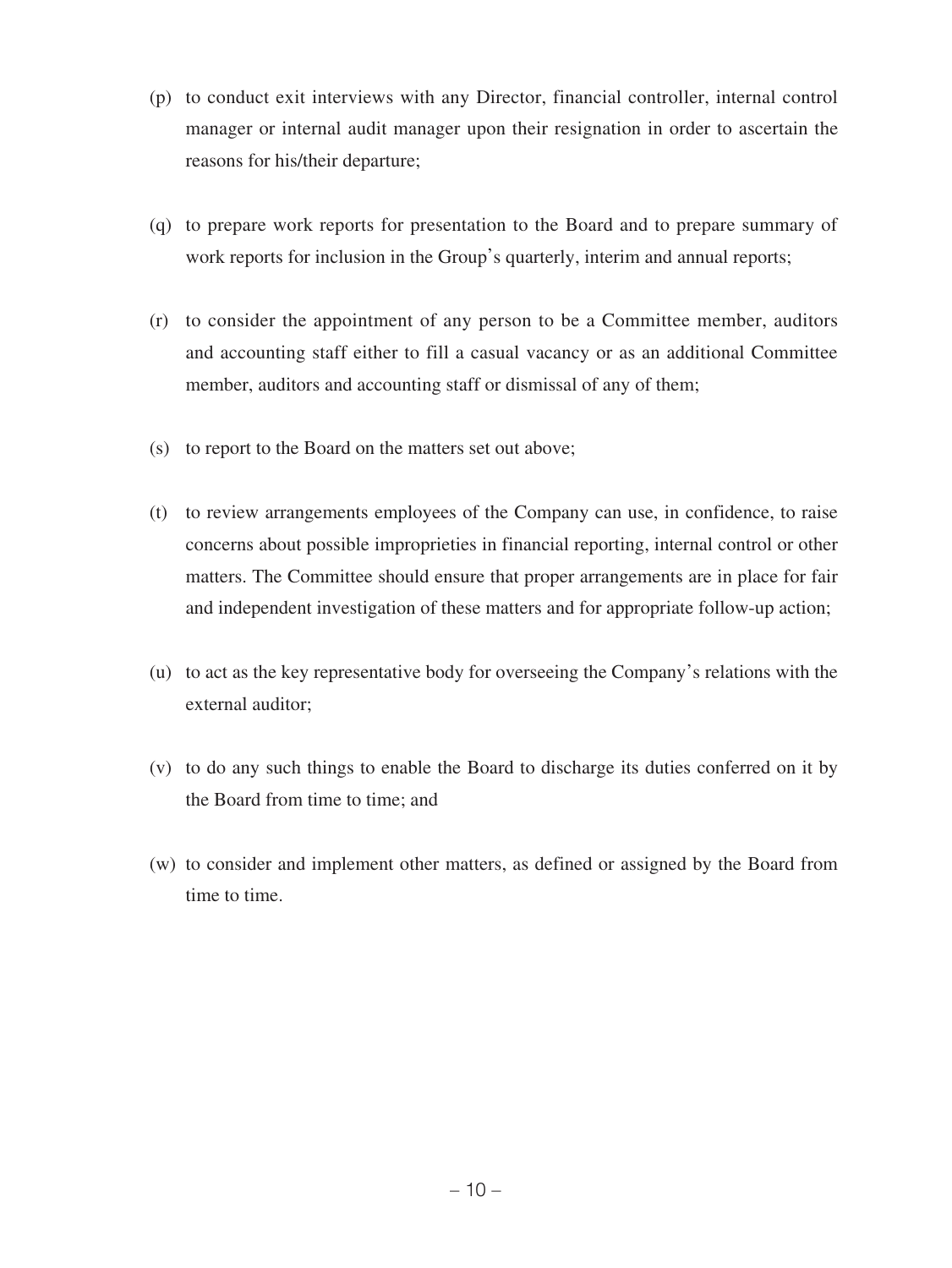## **8. VETO RIGHTS OF THE COMMITTEE**

The Committee has the following veto rights notwithstanding approval by the Board. The Group cannot implement any of the following matters which has been vetoed by the Committee:

- (a) to approve any connected transaction within the meaning of the GEM Listing Rules which requires an independent shareholders' vote (unless the approval of such connected transaction is made conditional on the obtaining of the approval of the independent non-executive Directors and the independent shareholders); and
- (b) to employ or dismiss the Group's financial controller or the internal audit manager.

### **9. MINUTES AND REPORTING PROCEDURES**

- 9.1 The secretary shall, at the beginning of each meeting, ascertain and record the existence of any conflicts of interest and minute them accordingly. The relevant member of the Committee shall not be counted towards the quorum and he must abstain from voting on any resolution of the Committee in which he or any of his associates has a material interest, unless the exceptions set out in note 5 to Appendix 3 to the GEM Listing Rules apply.
- 9.2 Full minutes of Committee meetings shall be kept by a duly appointed secretary of the meeting (who should normally be the company secretary). Draft and final versions of minutes of the Committee meetings should be sent to all Committee members for their comment and records within a reasonable time after the meeting (generally, meaning within 14 days after the meeting). Once the minutes are signed, the secretary shall circulate the minutes and reports of the Committee to all members of the Board.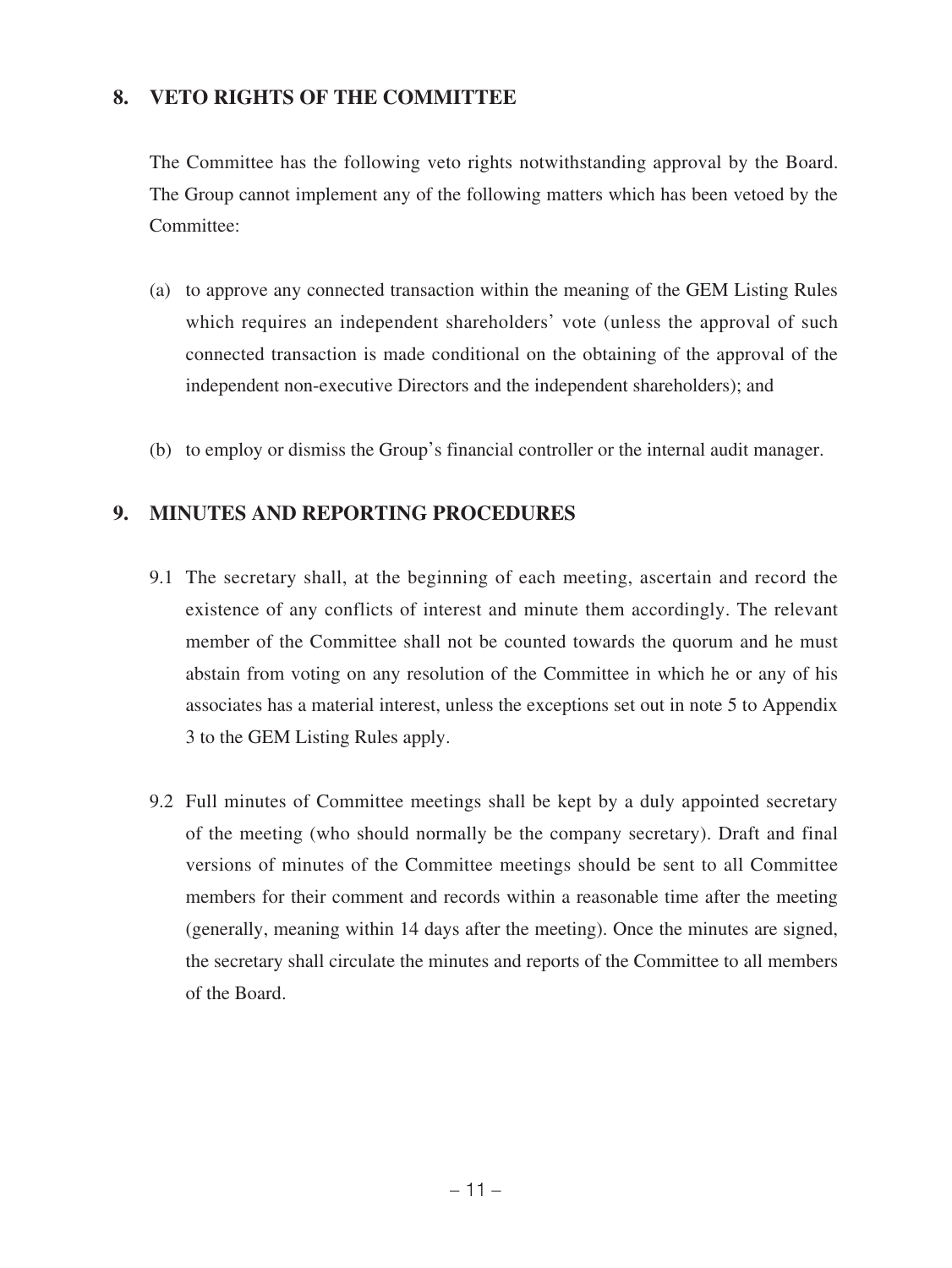9.3 The secretary of the Committee shall keep record of all meetings of the Committee held during each financial year of the Company and records of individual attendance of members of the Committee, on a named basis, at meetings held during that financial year.

### **10. REPORTING RESPONSIBILITIES**

The Committee shall report to the Board after each meeting.

## **11. ANNUAL GENERAL MEETING**

- 11.1 The chairman of the Committee or in his absence, another member of the Committee or failing this, his duly appointed delegate, shall attend the annual general meeting of the Company and be prepared to answer questions at the annual general meeting on the Committee's activities and their responsibilities.
- 11.2 Company's management should ensure the external auditor attend the annual general meeting to answer questions about the conduct of the audit, the preparation and content of the auditors' report, the accounting policies and auditor independence.

# **12. CONTINUING APPLICATION OF THE ARTICLES OF ASSOCIATION OF THE COMPANY**

The articles of association of the Company regulating the meetings and proceedings of the Directors so far as the same are applicable and are not replaced by the provisions in these terms of reference shall apply to the meetings and proceedings of the Committee.